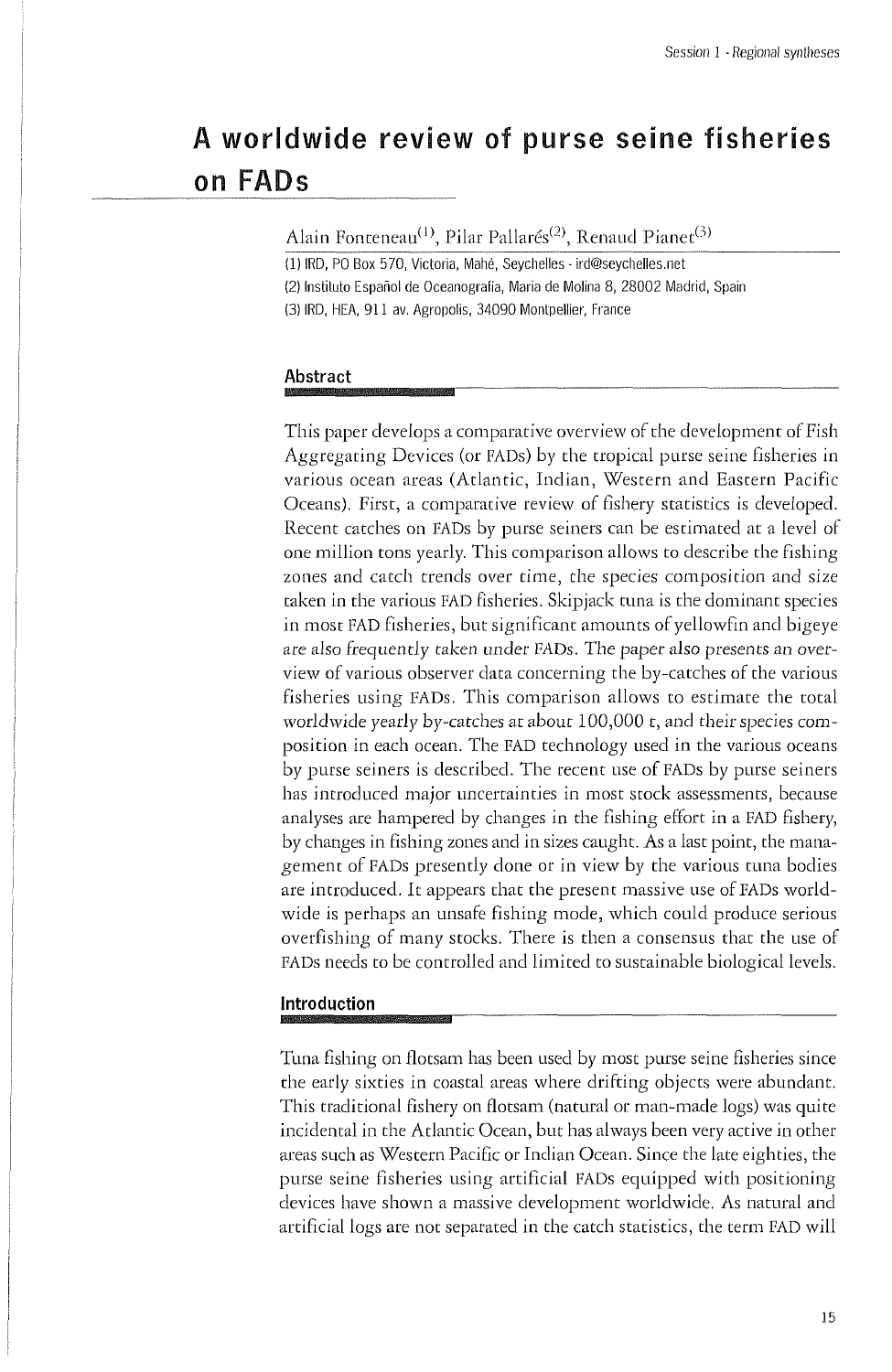be used in this text to describe any type of natural or artificial floating object. This paper aims to review and to compare the most recent information upon this new fishing mode and upon its potential effects on tuna stocks:

- species and sizes of tunas targeted under FADs in the various oceans;

- species and quantities of by-catches taken under these FADs;
- problems introduced by FAD fisheries in the tuna stock assessment;

- potential effects of this new fishing mode on the various tuna species and management prospects of FAD fisheries.

This work will be based on fishery data obtained, either from the published literature, or from data kindly provided by the IATTC $^{\rm l}$  and the SPC $^{\rm 2}$ (cf. annex 1: data). All comparisons among FAD fisheries will be done between the Atlantic, Indian and Pacific Oceans, but the Pacific will be divided into its two eastern and western basins, separated at 150° West.

### **Trends and characteristics of purse seine FAD fisheries worldwide**

#### **Fishing zones on FADs**

A map showing the average catches of purse seiners under FADs, by 5 degrees squares, during recent years (1994-1997) is given in figure 1. This figure shows that FAD fisheries are mainly distributed worldwide between 15°N and 15°S, the largest catches being taken in Western Pacific and to a lesser degree in the Western Indian Ocean and other



I . IATTC: Inter-American Tropical Tuna Commission.

2. SPC: Secretariat of the Pacific Community.

**Figure 1<sup>3</sup> <sup>0</sup> Estimated average catches of tunas by purse seiners on FADs by 5 degrees squares (period 1994-1997).<sup>0</sup>**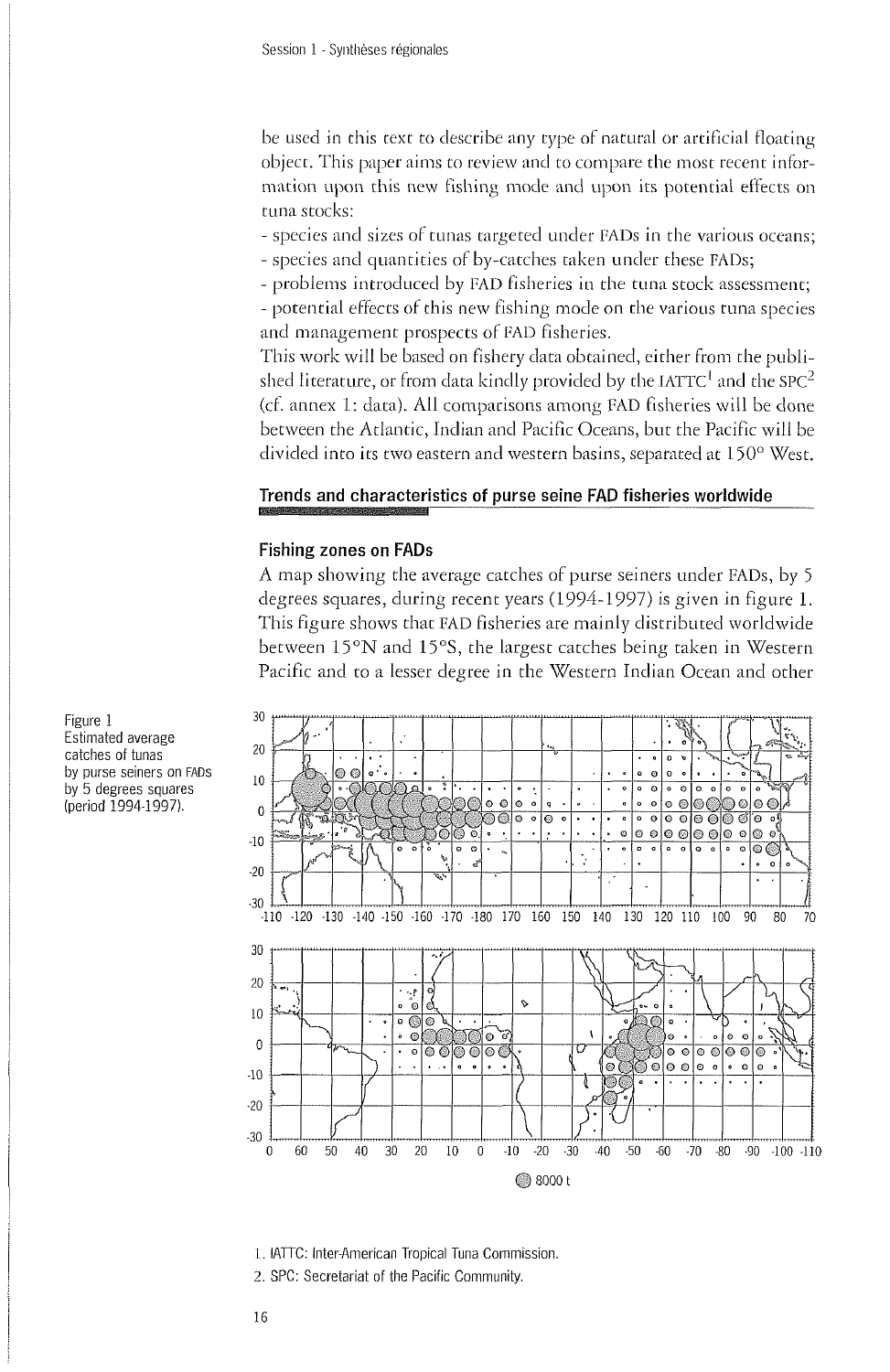areas. This average fishing map shows well that both Indian and Pacific Oceans are now entirely exploited with FADs. In the Atlantic Ocean, only the eastern basin is exploited with FADs.

# **Catch trends and species composition**

Tima fisheries using FADs were developed actively worldwide in all oceans since the late eighties and early nineties: they are now catching an estimated weight of about 1 million tons of tunas yearly. The percentages of the purse seine tunas which were taken on FADs in each ocean during recent years 1994-1997 are given in table 1; table 2 gives the average species composition of tunas caught under FADs during the same period, in each area. They are primarily targeting skipjack tuna, which is everywhere the dominant species under FADs: skipjack catches amount for an average 63% of tuna FADs catches, and correspond to 55% of world skipjack catches by purse seiners.

Table 1 - Percentage of FAD-associated catches versus total tuna catches (yellowfin, skipjack and bigeye tunas) taken in each fishing zone on FADs by purse seiners during recent years (period 1994-1997).

|                 | Ocean website in Yellowfin and the Skipjack |      | Bigeye |  |
|-----------------|---------------------------------------------|------|--------|--|
| Arlantic        |                                             | SS 1 | 84 I   |  |
| Indian          | 52.1                                        | 80 7 | 85.4   |  |
| Eastern Pacific | 114                                         | 72 O | 96.4   |  |
| Western Pacific | 214                                         | 55.2 | 66.5   |  |

Table 2 - Average percentage of each species (yellowfin, skipjack and bigeye tunas) in the catches on FADs by purse seiners, in each fishing zone, during recent years (period 1994-1997).

| Ocean           | Yellowfin | Skipjack | Bigeye |
|-----------------|-----------|----------|--------|
| Atlantic        | 33.7      | 56.5     |        |
| Indian          | 22 I      |          |        |
| Eastern Pacific | 25.5      | 55.5     |        |
| Western Pacific | 20 S      | 77 U     |        |

This fishery is also catching significant quantity of yellowfin (an average 25% of tuna caught under FADs, 21% of yellowfin catches by purse seiners) and bigeye (12 and 66%). The comparison of the species composition of tuna catches under FADs shows quite minor differences between oceans. It can be noticed for instance that:

- in the Western Pacific, bigeye tuna caught under FADs may be less abundant than in other areas, but this low percentage could be due to a species identification bias (in the absence of a systematic species sampling); - the FAD fishery contributes to a large proportion of yellowfin catches by purse seiners in the Indian Ocean (52% of total yellowfin catches), but only a small proportion in the Eastern Pacific (11%) (when the species composition of FAD-associated tunas is very similar);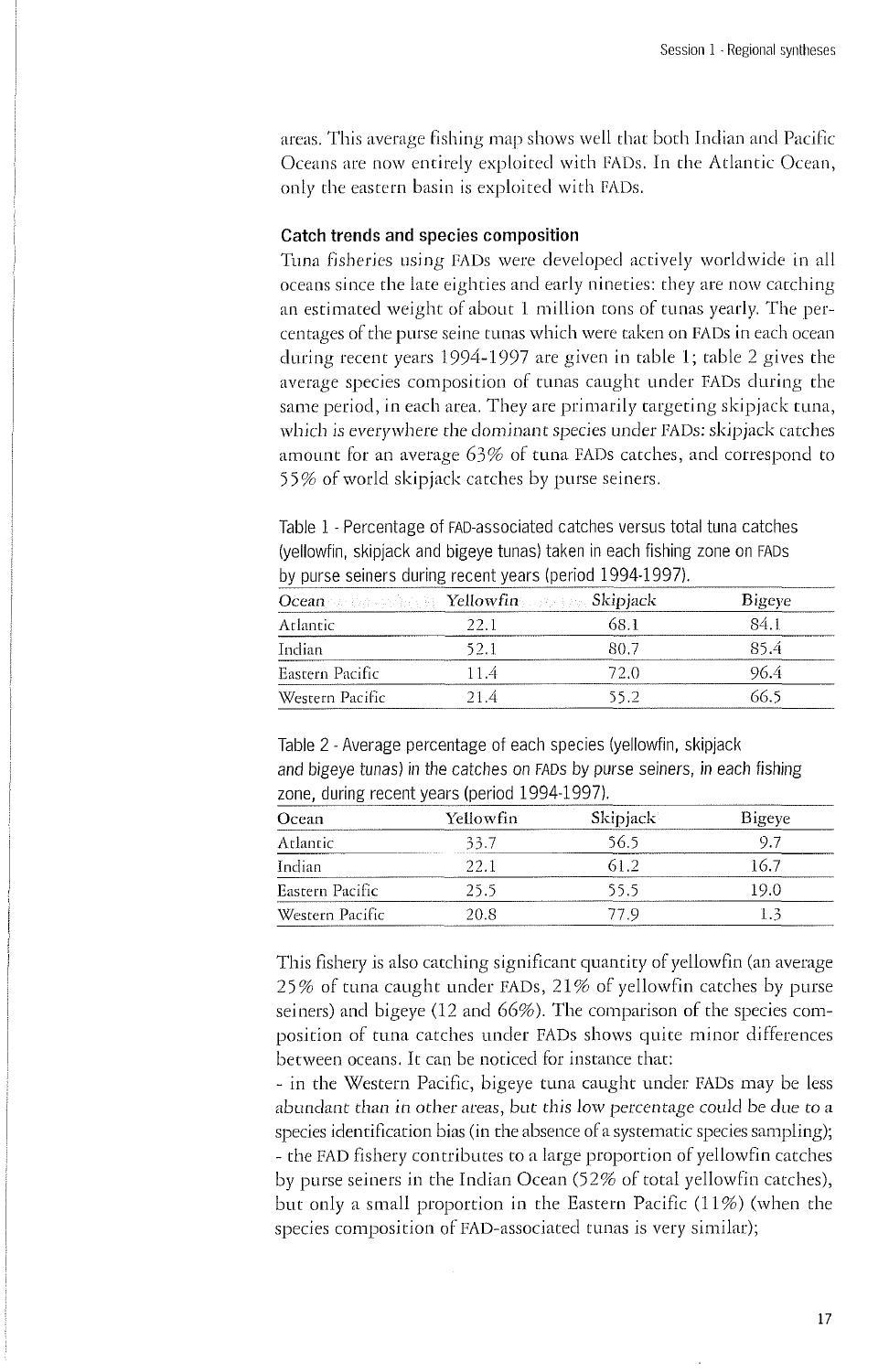Figure 2 Estimated percentage of tunas caught by purse seiners under FADs in each of the four major fishing areas (EPO: Eastern Pacific Ocean, fishing areas<br>
(EPO: Eastern Pacific Ocean).  $\begin{array}{cc} 60 & 50 \\ \text{WPO: Western Pacific Ocean.} & \begin{array}{c} 60 \\ \text{NS} \\ \text{Edd} \end{array} \\ \begin{array}{c} \text{WPO:} \\ \text{Weyl} \end{array} \end{array}$ 



- the percentage of total catches taken during recent years under FADs is high in all oceans (fig. 2), the higher percentages being observed in the Indian Ocean (75% in 1997) and in the Western Pacific (65%), and the lowest in the Eastern Pacific (40%).

During recent years, each of the four fishing zones shows large increase of FAD-associated catches (fig. 3). However, both the number of purse seiners using FADs and the average number of FADs used by each purse seiner are poorly estimated by statistical agencies. It was recently estimated (Ménard **et al.,** 2000) that about 3 000 FADs were used permanently by the 45 purse seiners landing in Abidjan (i.e. an average of more than 60 FADs used by each purse seiner). Knowing that about



# Figure 3 Estimated yearly tuna catches taken by

purse seiners under flotsam and FADs (period 1994-1997) in each of the four major fishing zones (YFT: yellowfin, SKJ: skipjack, BET: bigeye).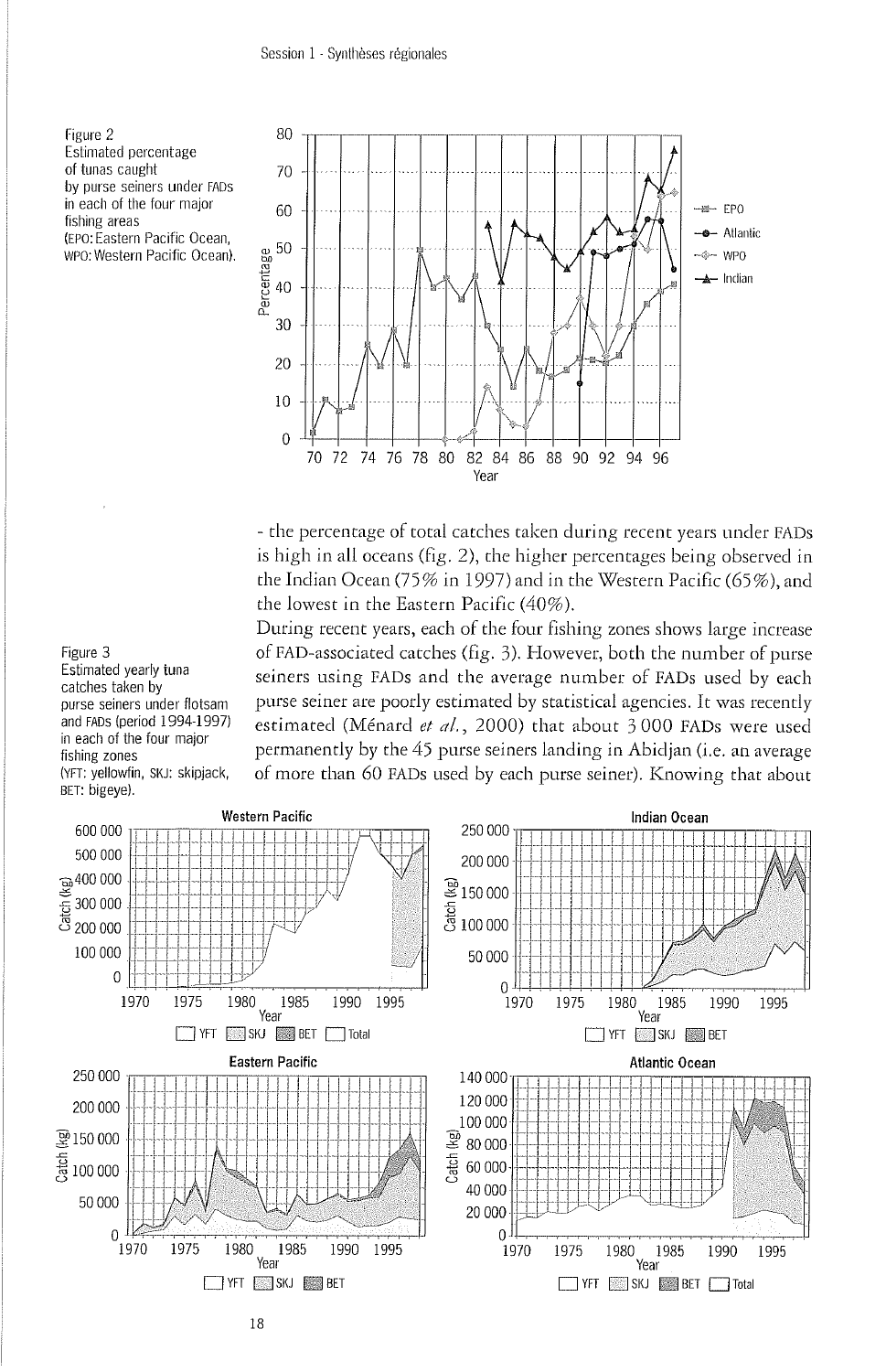500 industrial purse seiners are active worldwide, the total numbers of FADs used worldwide could probably be estimated in tens of thousands.

#### **Sizes of tunas taken under FADs**

Tunas associated with FADs are primarily of small sizes: the three tuna species targeted under FADs (skipjack, yellowfin and bigeye), show a similar mode at about 48 cm with a large majority of tunas caught under FADs at sizes less than one metre (fig. 4). The tuna sizes observed under FADs are quite similar for each species in the different fishing zones (fig. 5). It should be noted that significant weights of large

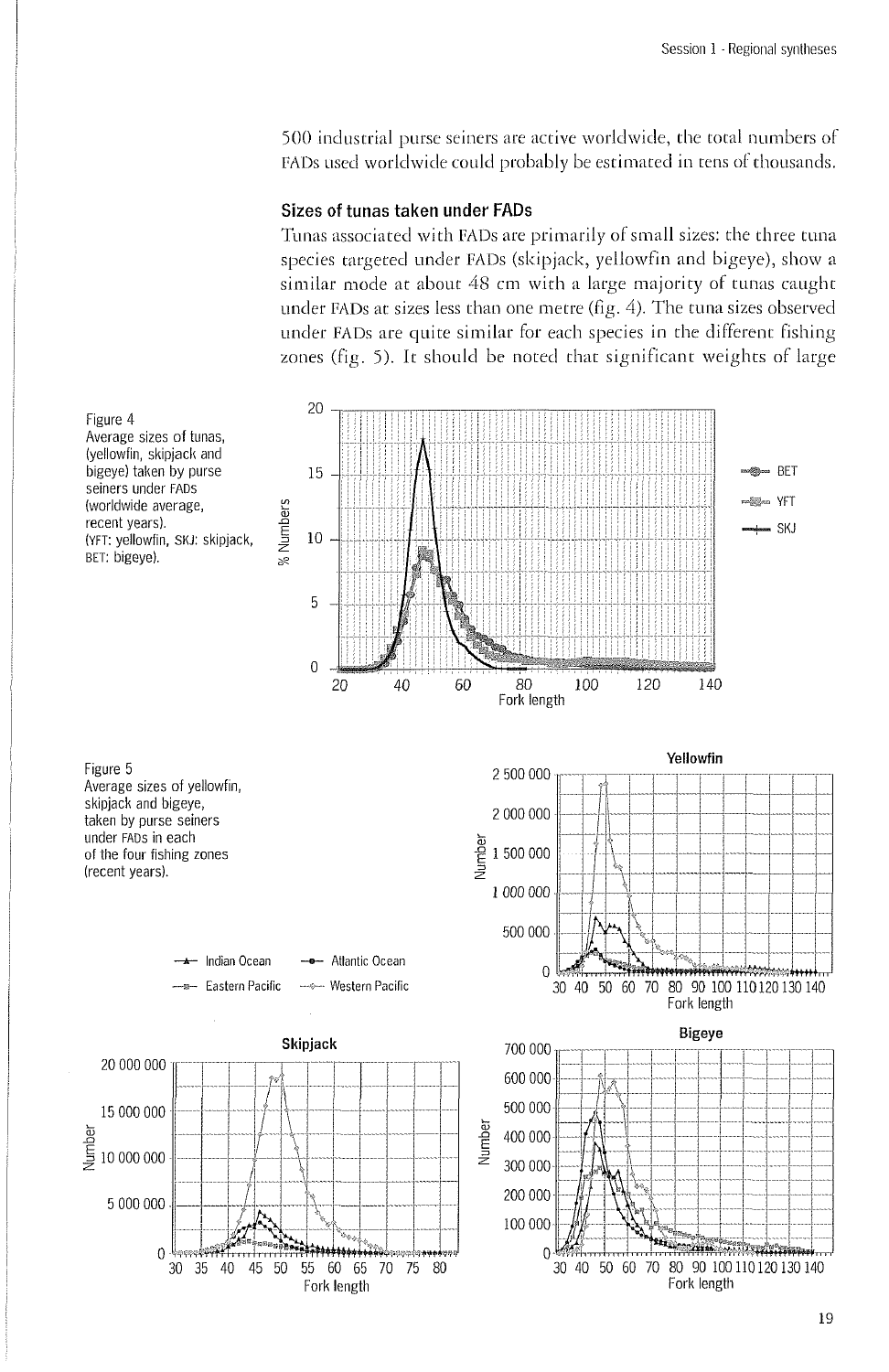Figure 6 Average weight of yellowfin (YFT) and bigeye (BET) by 2 cm size classes taken by purse seiners under FADs (worldwide average, recent years).



yellowfin (and also to a lesser degree of large bigeye) are often taken under FADs (fig. 6) especially in the Western Pacific (fig. 5). This significant proportion of large yellowfin would explain why the yearly average weight of yellowfin caught under FADs is most often in a range between 5 and 10 kilogrammes.

However, some peculiarities are quite typical of the sizes taken in each area, for instance:

- the proportion of large yellowfin is greater in the Indian and Western Pacific Oceans;

- large skipjack are often taken significantly in the Western Pacific (and to a lesser extent in the Indian Ocean);

- large bigeye are often taken significantly in the Eastern Pacific;

- the proportion of very small tunas taken under FADs shows some differences among oceans (more discards in the Eastern Pacific), but part of this heterogeneity is probably due to variable rates of small tuna discarding. In general, discards of small tunas tend to be lower in the Indian and Atlantic Oceans because of the existence of local markets, in which undersized tunas are easily sold, and also because canneries are more flexible in some areas to buy these small tunas.

#### **Some peculiarities of FAD sets**

Three major peculiarities of FAD-associated sets have been commonly observed worldwide in all purse seine fisheries (Fonteneau, 1992):

- most FAD sets are done very early in the morning, before sunrise; as a consequence, most of the daytime can still be used to search for other tuna schools. However, there is also a tendency to increase the frequency of FAD sets during the day;

- positive sets done upon the same FAD are often observed during successive days (sometimes more than eight). In such case, there is a tendency to observe (1) a decrease of the average catch per set, (2) changes in the tuna species composition (in general a faster decrease of skipjack) and (3) changes in the average sizes of tuna caught (in general with an increasing average weight) (Ariz **et al.,** 1999);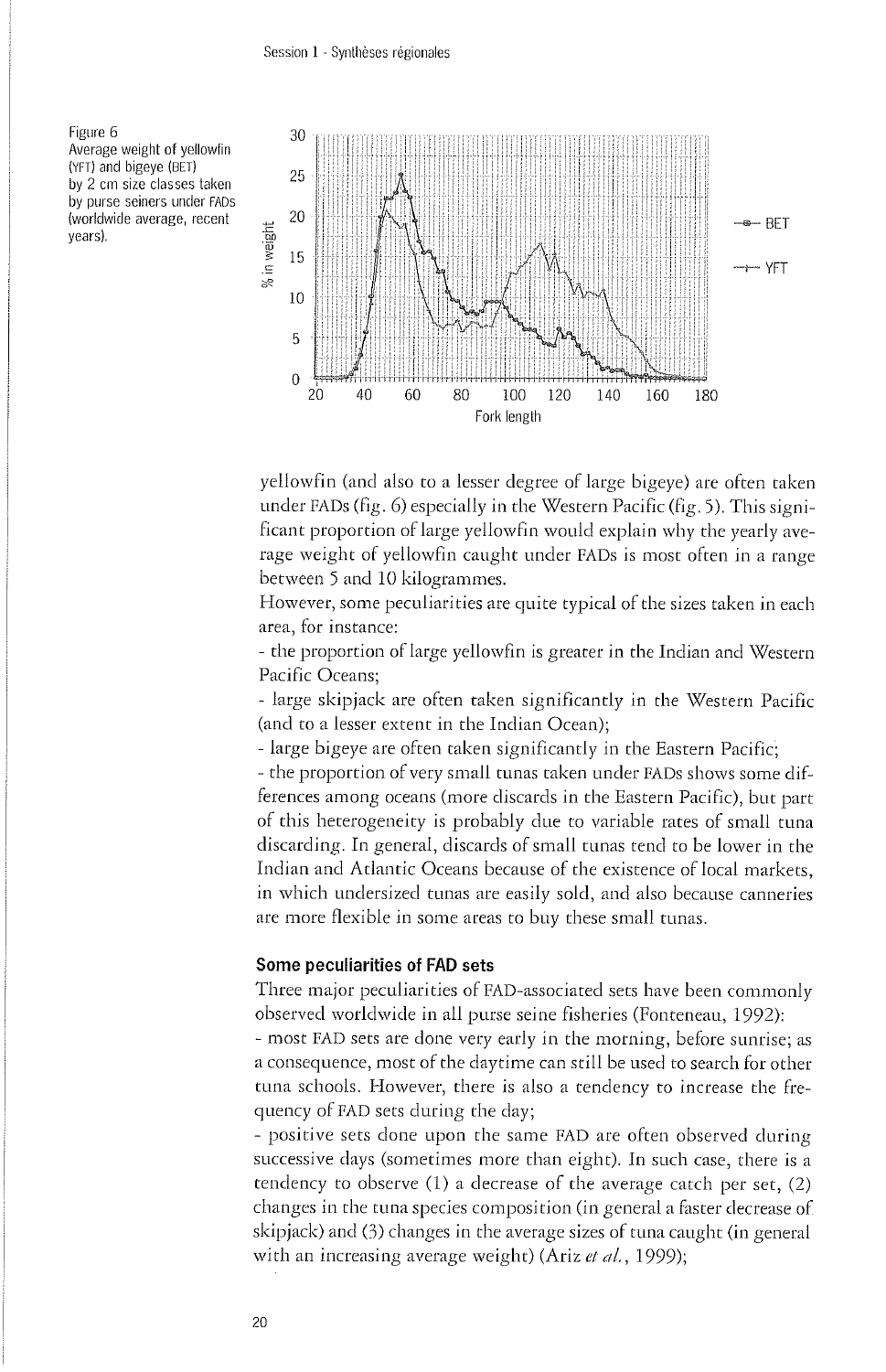- the rate of"successful sets under FADs is always very high in all the oceans, above 90%, whereas about 50% of the sets done on free swimming schools are unsuccessful.

# **FAD technology**

Similar design and size of FADs are used by all purse seine fisheries worldwide: FADs are most often built by the fishermen themselves (and without any technical or financial support from their States) with a bamboo framework (about  $3 \times 1.5$  m), and they all carry a radio-location beacon and antennas, various systems being used. These location devices often allow to follow by satellite, permanently and in real time, the exact position of FADs and to analyse later these positions and the drift of FAD on a personal computer (on board or on shore). This analysis of FADs movement, associated to other satellite information (such as sea-surface temperature, waves, ocean color, etc.) will provide to the fishermen a better understanding of surface current patterns, fronts, eddies and convergences (which are useful to improve their searching patterns). Underwater nets are commonly attached under FADs. The length of these nets shows an increasing trend and can reach a depth of 50 m in the Eastern Pacific. The effectiveness of these larger nets to attract tunas has not been fully evaluated by scientists. There is also some indication that light sources associated to FADs are sometimes used at night (both underwater and surface lights), at least by some fleets, but the frequency of this use and its potential efficiency remain poorly documented. The use of bait fixed to the FAD in order to attract tunas was well described by observers in the Eastern Tropical Pacific, but it seems that this bait is not presently used in other fishing zones.

In some areas of the Western Pacific, anchored FADs are commonly used by purse seiners (Sibisopere, 2000). The amount of tunas taken by this fishing mode is quite high in Philippines and Solomon Islands or Indonesia, but it remains very rare or absent in other fishing zones. Supply vessels are also frequently used (mainly by Spanish purse seiners) in order to deploy and to maintain FADs, and to check permanently the quantities of tunas under its FADs. They will call a purse seiner from their company when they observe large amount of tunas under one of their FADs.

As a conclusion, it is quite clear that the FAD technology has been evolving very quickly worldwide and quite independently in each area (but always in order to improve the efficiency of FADs). However, fishermen often keep most of these changes secret, and the technical documentation available on drifting FADs is poor. It is then difficult first, to describe exactly all the characteristics of the FADs which are used, and second, to evaluate the importance of each new characteristics of these FADs and their effects on the various tunas species and sizes which are targeted. This efficiency may vary according to the ocean region as a function of its local environment.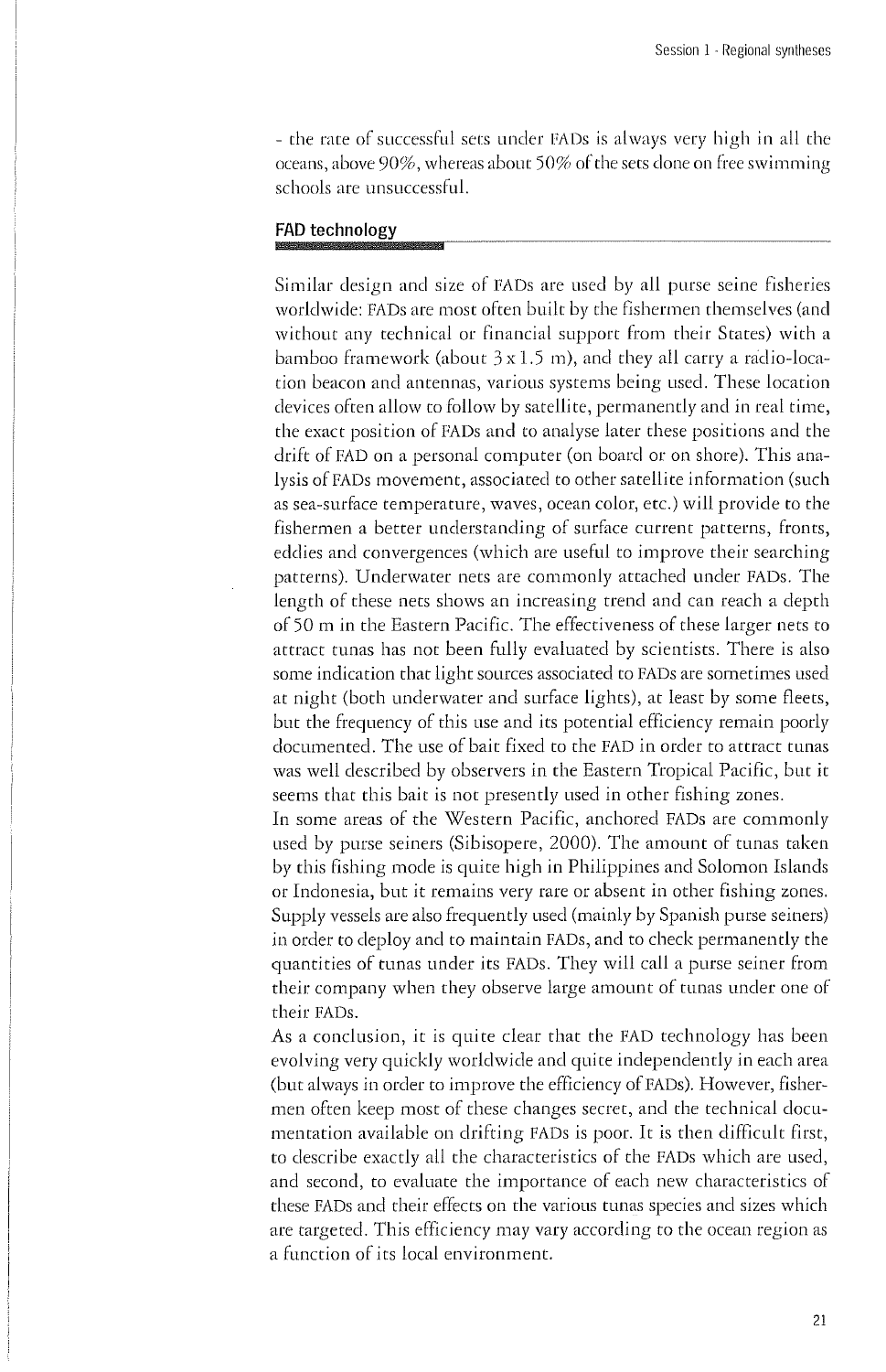#### **Tuna stock assessment and FADs**

### **A global problem**

It is now quite clear for all scientists that the increased use of FADs has introduced worldwide major changes in the fishing patterns of most purse seine fisheries and consequently, in the exploitation of tuna stocks. Two examples, bigeye and skipjack stocks, are first analysed. This specific overview will be followed by a presentation of several problems which have been introduced in the stock assessment by the seeding of large numbers of FADs in the offshore pelagic areas: changes in the concept of fishing effort, changes in yield per recruit and other potential biological effects.

#### **Bigeye and FADs**

The massive development of fishery operations using FADs, in association with changes in the fishing technology (for instance the use of deeper nets described in the Atlantic by Gaertner & Sacchi, 1999), has produced worldwide a large increase of catches of small bigeye associated with FADs. This massive use of FADs has also produced a spectacular increase of bigeye fishing zones (with small bigeye being taken now in areas where they were not fished before, figure 7). This quick and unexpected change in the bigeye surface fisheries is a source of serious concern in various tuna commissions (IATTC, ICCAT, IOTC). As FADs fishery is catching small bigeye, when the longline fishery is catching only adults (fig. 8), there are two increasing concerns: first a shortterm risk to reduce the yield per recruit, and second, a risk to face in the future a recruitment overfishing due to the recent FAD catches. This recruitment overfishing might be observed after a biological delay of about 3 to 10 years, a duration needed to reach a biological equilibrium of the spawning biomass (with a spawning stock too low to produce the historical recruitment of bigeye stocks). This recruitment overfishing has never been observed for any tropical tuna species, but there is a speculation that bigeye may face soon this situation because of the spectacular increase of juveniles catches since the early nineties (when catches of adults by longliners were also seriously increased). A first potential symptom of this excessive decline of the spawning stocks is given by the longline CPUE catching spawners. Surprisingly, this index shows a permanently decreasing trend in all oceans, for instance in the Atlantic and Indian Oceans (fig. 9), but at a quite constant rate during the period 1969-1997 (and without the spectacular decline which could be expected during recent years as a consequence of the large catches of juveniles by FAD fisheries). At this stage, there is still a serious concern with the increasing catches of bigeye by purse seiners on FADs, but these effects have not yet been demonstrated in any bigeye stock.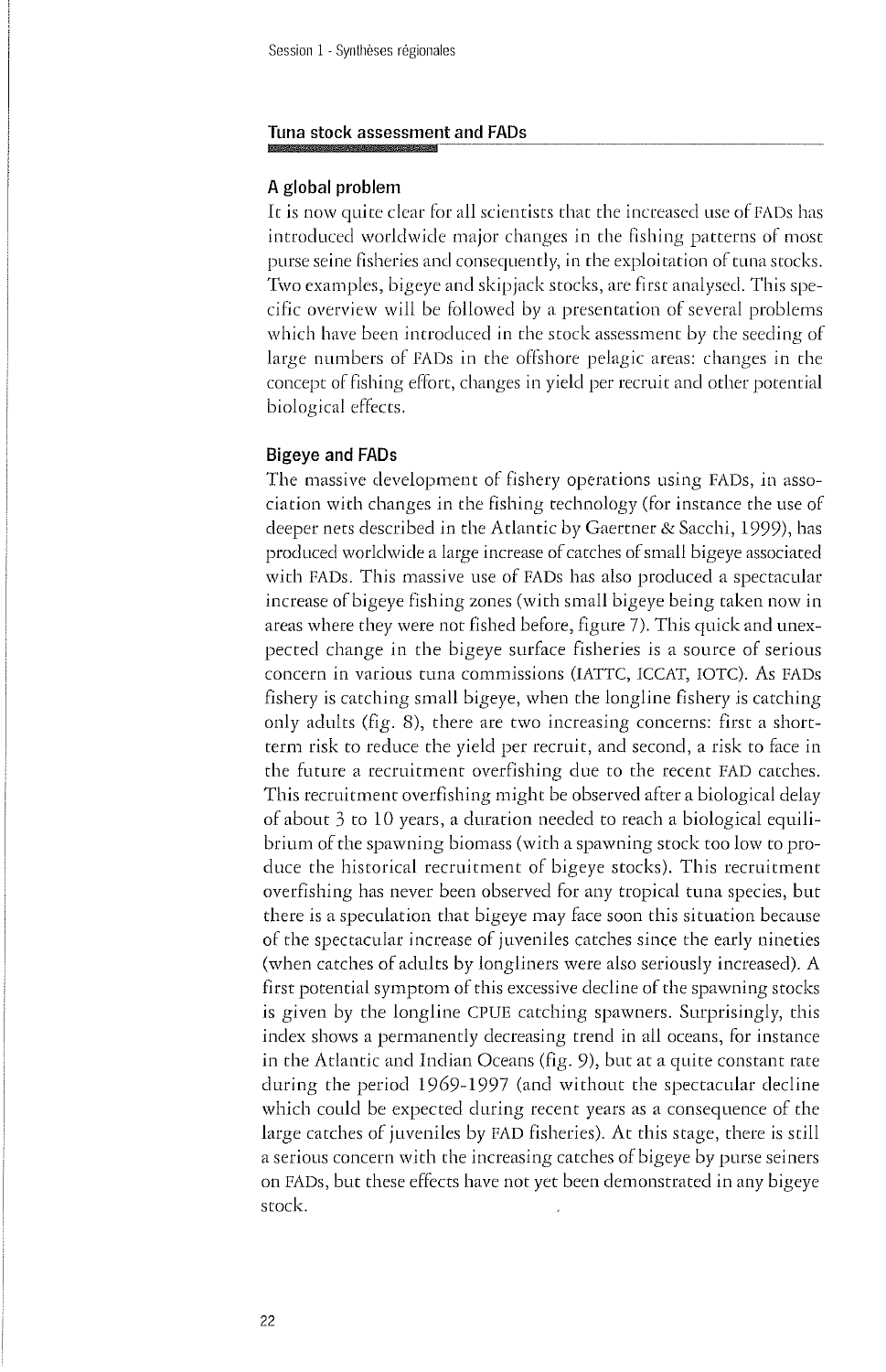

Figure 7 - Average catches of bigeye tuna by purse seiners in the Eastern Pacific, the Atlantic and the Indian Oceans before the development of FAD fisheries (period 1980-1988, left figures) and with FADs (period 1994-1997, right figures).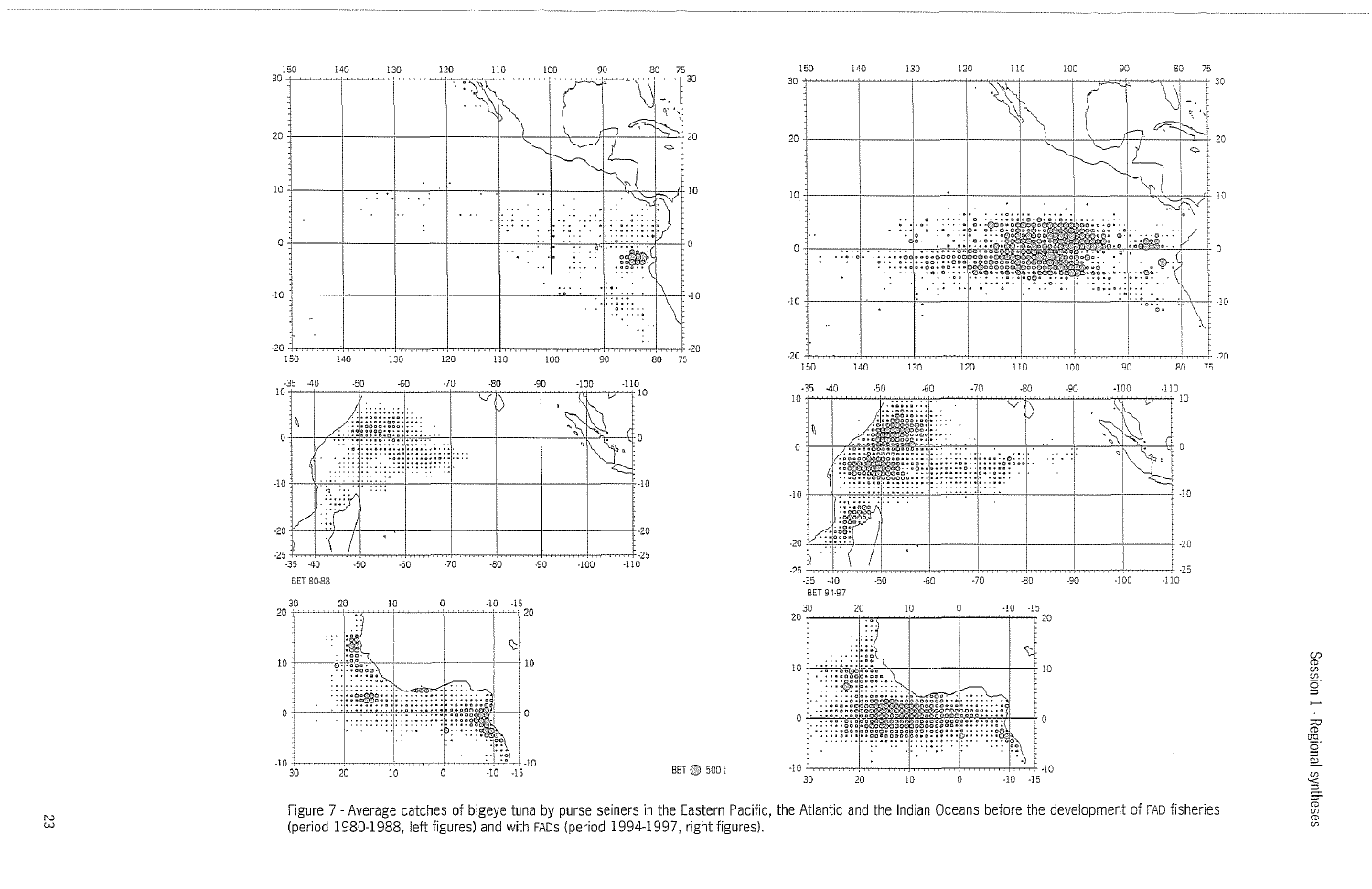

Figure 9 Index of abundance of adult bigeye tuna taken by Japanese longliners in the Atlantic and Indian Oceans (the two series of CPUE indices have been normalized to the same average).



#### **FADs and Atlantic skipjack**

The massive use of FADs has produced worldwide a spectacular increase of skipjack catches. Skipjack stocks are most often estimated to be still underexploited by the different tuna commissions. Since 1990, this is no longer the case for Atlantic skipjack since the working group held by the ICCAT on this stock in 1999 (ICCAT, 1999). In the Atlantic, skipjack is the dominant species targeted by FAD fisheries. However, this increased fishing effort has produced a spectacular and unexpected decrease of skipjack catches (fig. 3), and also a significant decrease of average sizes in the major fishing zone on FADs (fig. 10). The ICCAT diagnosis was that Atlantic skipjack suffered during recent years growth overfishing, at least in the equatorial regions where the more active FAD fisheries were developed.

### **FAD, effort, CPUE and abundance**

FADs equipped with sensors and radio-beacons have recently introduced a major change in the traditional concept of the purse seine fishing in which fishing effort was primarily a searching activity. Nowadays, when large numbers of FADs are deployed, searching time can no more provide a measure of fishing effort, because fishing effort is now a mixture of time periods devoted (1) to visit targeted FADs, or (2) to randomly search free schools. As a consequence, it is now very difficult to use the catch per uniteffort or CPUE as an index of local abundance; this assessment problem is faced equally for both the FAD and the free-school fisheries, as log books never indicate times spent searching free schools or targeting FADs.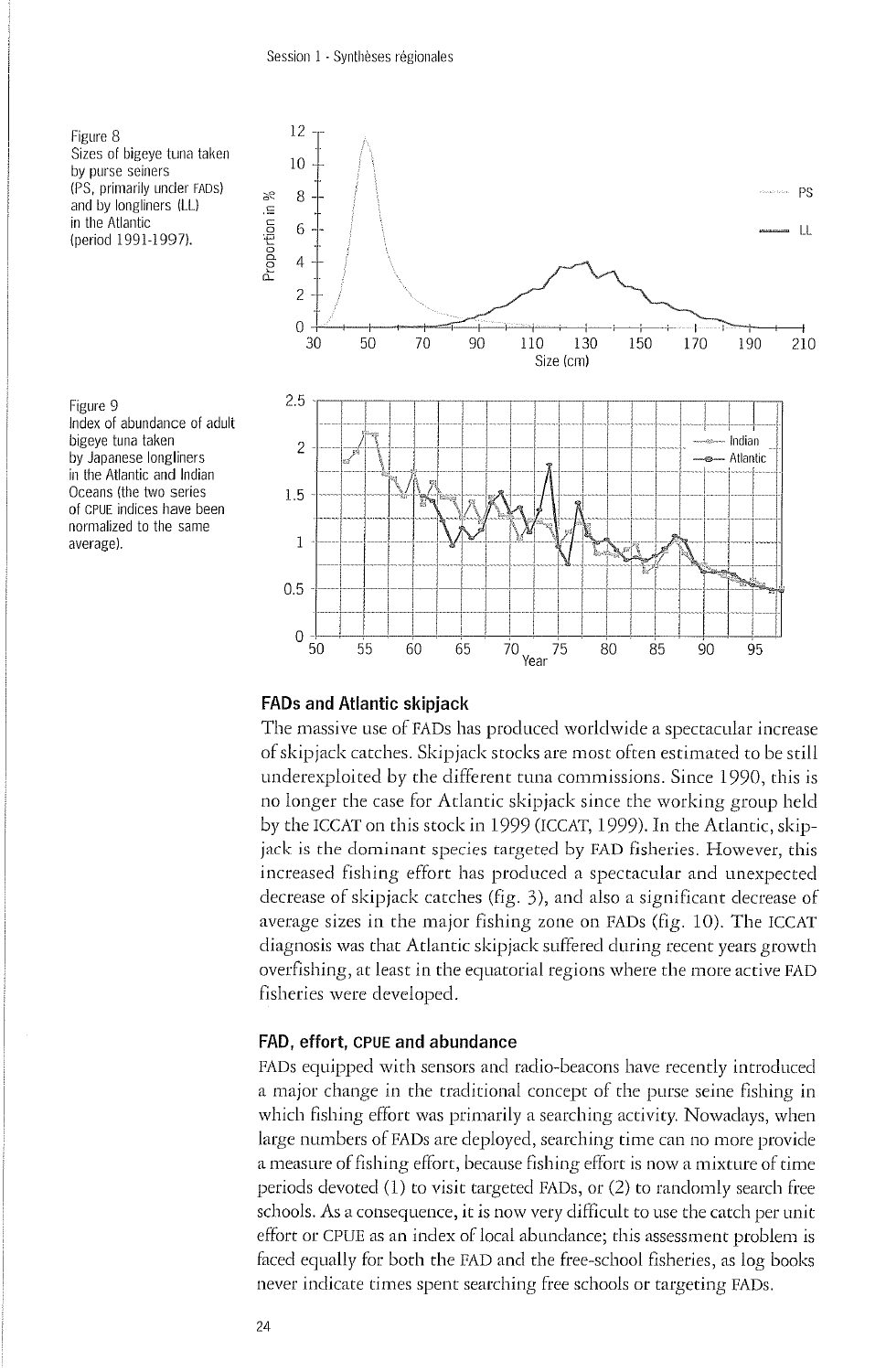Figure 10 Yearly sizes of skipjack (fig. 10a) and yearly average weight *(fig.* 10b) taken by purse seiners in the equatorial area (Atlantic).



The average catch per set on FAD may become a better index of the local abundance for small tunas (assuming that there is a relationship between the local biomass which is available in each strata and this catch per set) but, this index would need more research. It would necessitate at least the knowledge of the number of FADs deployed in the area, because the biomass of tuna associated to each FAD will decrease while the numbers of FADs increases, assuming a given biomass in the area.

#### **Changes in yield per recruit and natural mortality**

One of the major difficulty presently faced by all tuna commissions is to estimate the long-term yield per recruit effect of drifting FADs fisheries for each tuna species. Any yield per recruit calculation needs a good knowledge of growth and natural mortality at all ages. Unfortunately, the natural mortality M estimated for juvenile tunas is poorly estimated for all tuna species and this uncertainty will largely condition most of the conclusions obtained from the analysis:

• If the actual M of juveniles is low (for instance the same as for the adults), then the massive use of FADs would, after several years (during their exploited life), produce a significant decrease of the yield per recruit. In this hypothesis, various bigeye stocks should soon face a significant decrease of their yield per recruit; they could also face an unknown risk of recruitment overfishing (when each of the cohorts exploited on FADs by the new fishery will be fully recruited in the adult stock).

• If juvenile M of tunas is high, for instance much larger than the adults one, the corresponding fishing mortalities of juveniles taken on FADs may still be quite low (even when large catches are observed). Such high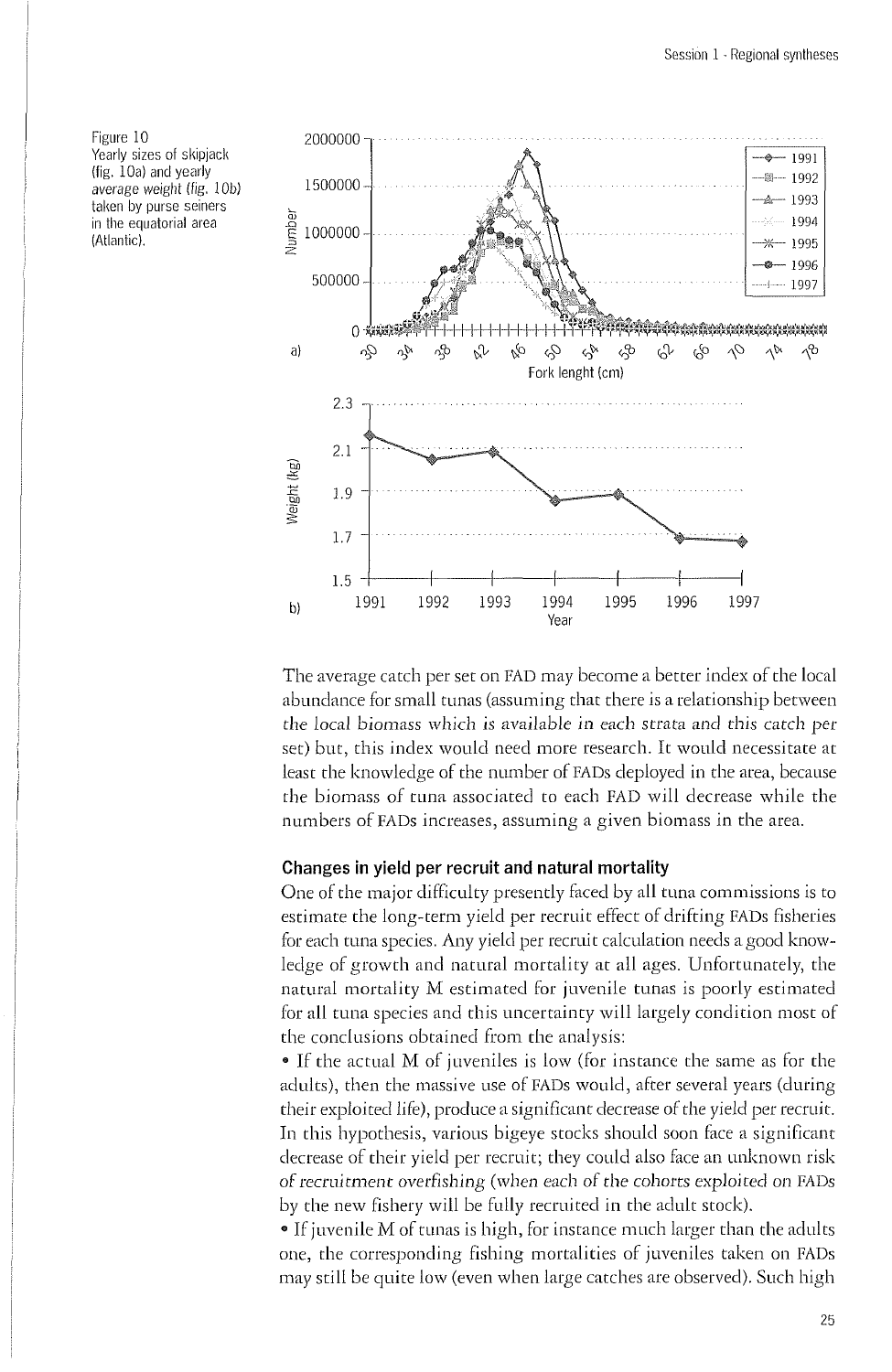estimates of M were obtained for yellowfin by Hampton & Fournier (1999). For juvenile bigeye tuna less than one year old, yearly estimation of M over 4.0 is a very high level compared to the  $M=0.4$  estimations for adult bigeye by Hampton (in Bertignac, 1999). For skipjack smaller than 30 cm M level estimation is over 2.0. In this case, the potential effect of FADs may be hardly visible for any tuna stocks unless when the adult stock is already very heavily fished.

The present uncertainties upon M are clearly so large that there is very little hope to evaluate precisely the changes in the yield per recruit due to increased FAD fishing. Intensive tagging of small tunas is probably the most efficient way to estimate this key biological parameter. In the absence of specific researches on natural mortality, the present large-scale increases of small tuna catches should be considered as an interesting (but not precautionary) overfishing experiment:

- if the present high catches are sustained, this would mean that natural mortality of juvenile is probably relatively high (or the recruitment much larger than presently estimated);

- if an overfishing does occur in the near future, growth or recruitment overfishing, this would probably means that natural mortality of juveniles was relatively low.

The full consequences of this experimental'overfishing will be apparent within few years.

#### **Other potential effects of FADs on tuna stocks and fisheries?**

There are probably also various other potential effects of FADs on the tuna resources including the following:

 $\bullet$  Genetic erosion for some fraction of stocks which may show, in relation with their genome, a behaviour of strong association with FADs. This sub-population may then be eliminated by the selective pressure on FADs (Cury & Anneville, 1998; Allendorf *et al.,* 1986);

· Differential effects of FADs upon each of the major tuna species. Because of their different intrinsic potential to face growth and recruitment overfishing, the FAD fishery may introduce a specific advantage or disadvantage for each of the targeted species (yellowfin, skipjack or bigeye) and may accelerate the potential effects of fisheries in the pelagic ecosystems;

• FAD = ecological trap? This question is still pending (Marsac et al., 2000), but several facts are consistent to support the hypothesis that the recent massive seeding of FADs in the equatorial areas could modify one or more biological characteristics of the concerned tropical tunas: movement pattern, growth and natural mortality. If this hypothesis is confirmed, all the analyses which are conducted presently under the assumption that these biological characteristics are constant, could be seriously biased (at an unknown level);

• Interaction between drifting and anchored FAD fisheries. The number of anchored FAD fisheries has increased recently in order to target tunas and associated species. There is then a potential interaction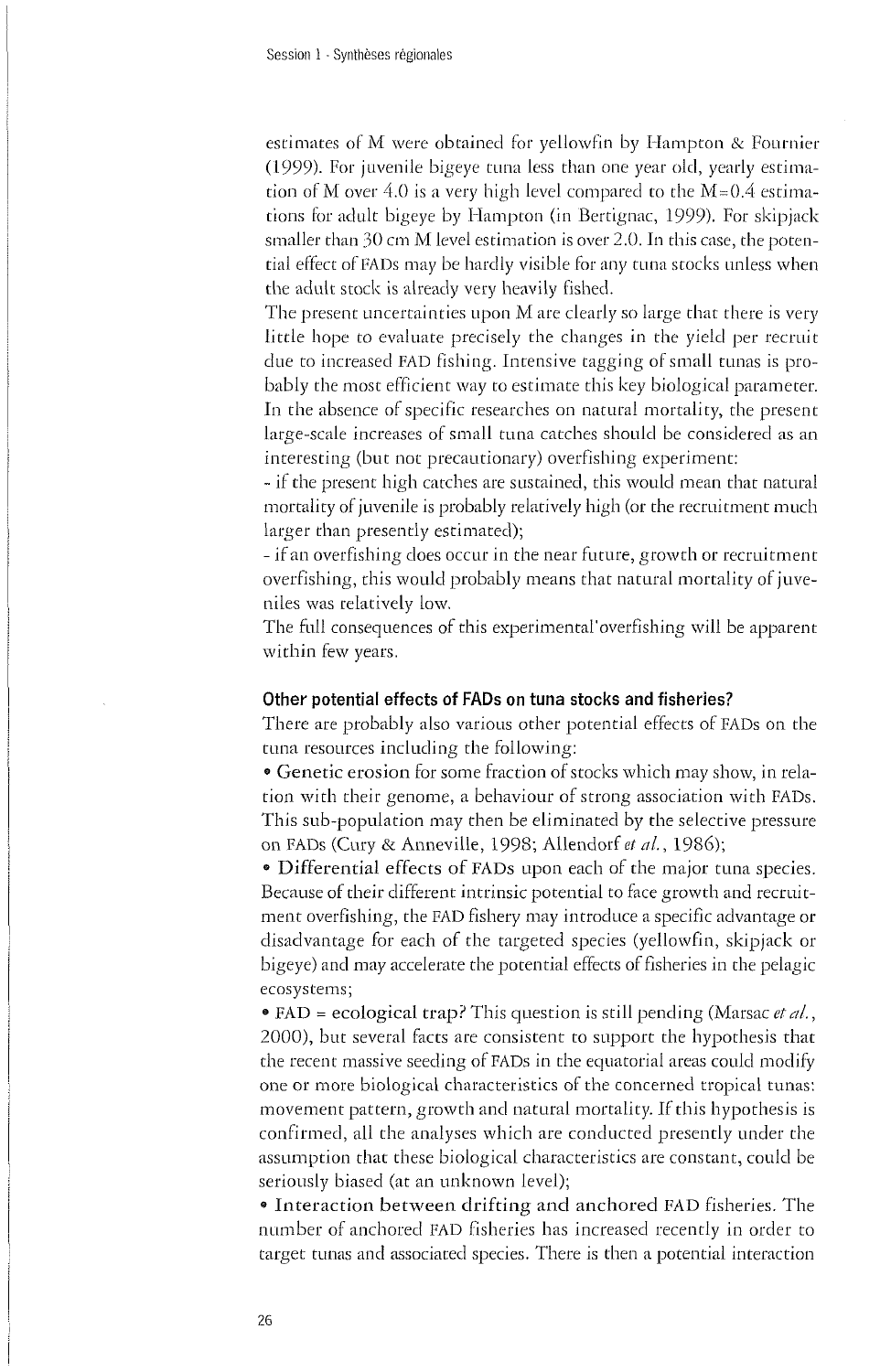between the offshore industrial fisheries using drifting FADs and the artisanal ones targeting tunas with anchored FADs. This could be the case when they are exploiting the same species in adjacent areas, such as in the Eastern Pacific, the purse seine fishery on FADs and the Polynesian FAD fishery. Taking into account the fact that the artisanal fisheries have very little or no alternative to catch their target species, this potential interaction would need to be carefully evaluated. This task was partly done during the recent FAO research project on tuna fisheries interactions (Shomura et al., 1996); however, as this project was done at an early stage of the FAD fisheries, very few firm conclusions were obtained upon this topic.

Presently, none of these potential risks has been fully evaluated, but in the new context of precautionary approach, they should already be taken into account in the development of FAD fisheries, and further research should be developed in order to evaluate each of the risks involved in this FAD fishery.

# **Conclusion: tuna stock assessment and FADs**

Unfortunately, the present biological knowledge and models do not allow making realistic projections of the potential effects of increased FAD fisheries. Therefore, it is necessary to monitor very closely, preferably in real time, any potential changes in the levels of catches, CPUE and sizes taken, for both FAD fisheries and the other ones. The three main tropical tuna species, skipjack, yellowfin and bigeye, should be monitored carefully, bigeye being probably the most sensitive species in this list, with perhaps a potential risk of recruitment overfishing, after an unknown but quite long-time lag.

This comparative follow-up and analysis of the changes occurring in the four ocean areas (Atlantic, Indian, Eastern and Western Pacific), should be a high priority and this analysis should preferably be conducted within a joint FAD research programme developed in a coordinated way by the various tuna bodies.

# **Potential effects of FADs on the pelagic ecosystem**

**Introduction**<br>The FAD fishery by purse seiners is often catching (and often discarding) significant quantities of by-catches (tuna and other species). This overview will try to compare the rates of by-catches by the various purse seine fisheries using FADs worldwide. Two questions will be tackled: seine fisheries using FADs worldwide. Two questions will be tackled:

- what are the by-catches and discusses associated to FADs in the purse seine fisheries?

- what are the potential effects on the offshore pelagic ecosystems of this removal?

This overview is based upon elata of variable sources and quality, all taken from the literature and from observer data (observations done during recent years, but not during the same period).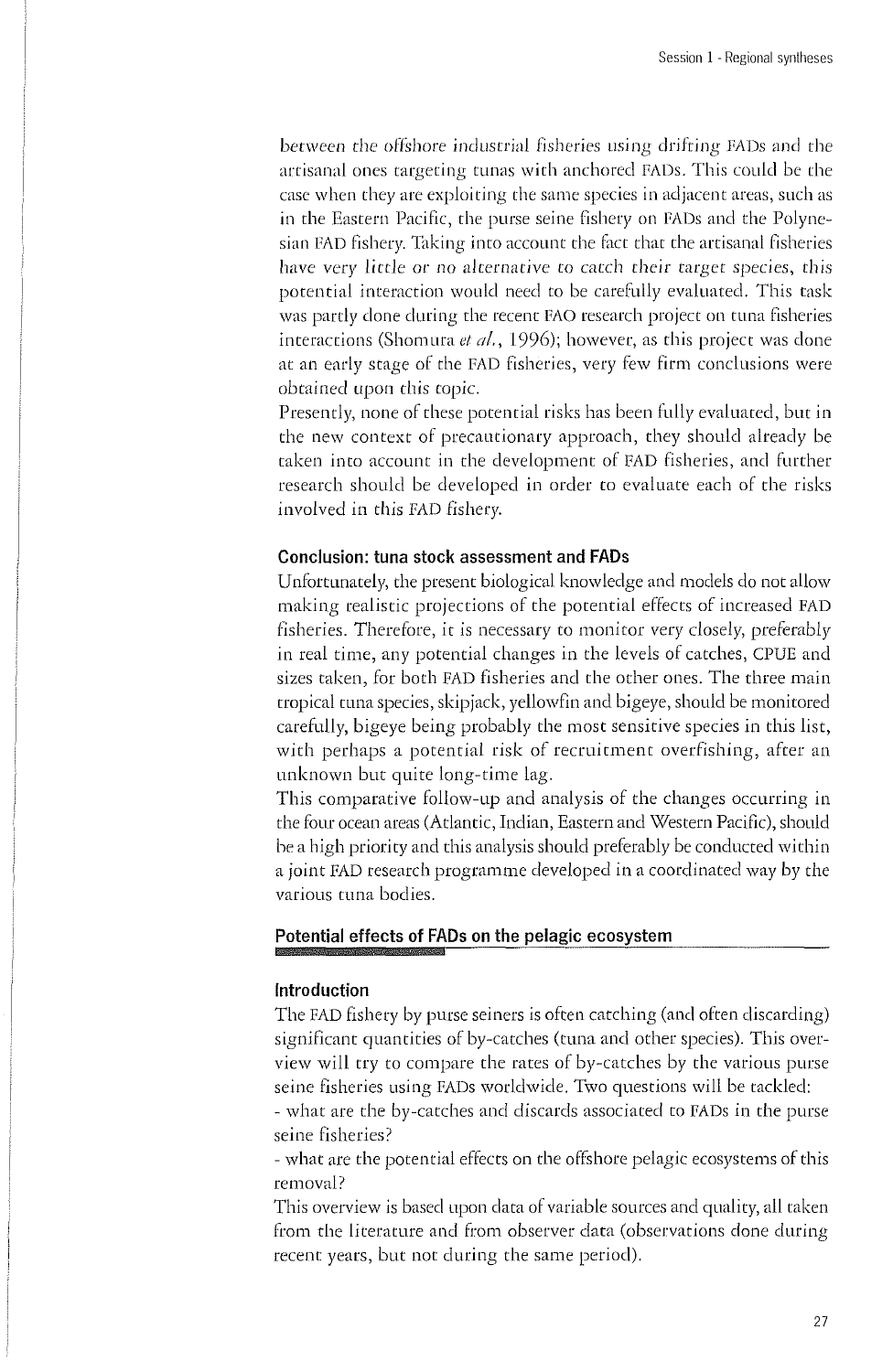#### **Quantitative estimates of by-catches**

The species composition of by-catches appears to be quite similar in the four ocean areas (Atlantic, Indian, Eastern and Western Pacific) as shown in annex 2. Small tunas (skipjack, juveniles of yellowfin and bigeye, *Auxis, Sarda, Euthynnus*, etc.), rainbow runner *(Elagatis)*, billfishes (marlins and sailfishes), "mahi-mahi" (genus *Coryphaena),* triggerfish (genus *Balistes),* wahoo (genus *Acanthocybium),* sharks and few turtles are species most often found under FADs (fig. 11).



Figure 11

Estimated percentage of quantitative discards by purse seiners (worldwide), for the main groups of bycatches, on FAD schools (recent years, the periods are different in each ocean, as a function of observer data available).

### Figure 12 Estimated percentage

of quantitative discards by purse seiners in each of the four fishing zones, for the main groups of by-catches, on FAD schools (recent years, the periods are different in each ocean, as a function of observer data available).

It can be noted however that this associated fauna shows interesting differences in its species composition in each area (fig. 12). In various cases, it should be noted that this by-catch is often sold to local markets (Atlantic and Indian Ocean, Romagny *et al.*, 2000), when they are dumped dead at sea in other areas (Pacific Ocean, IATTC, 1999). This

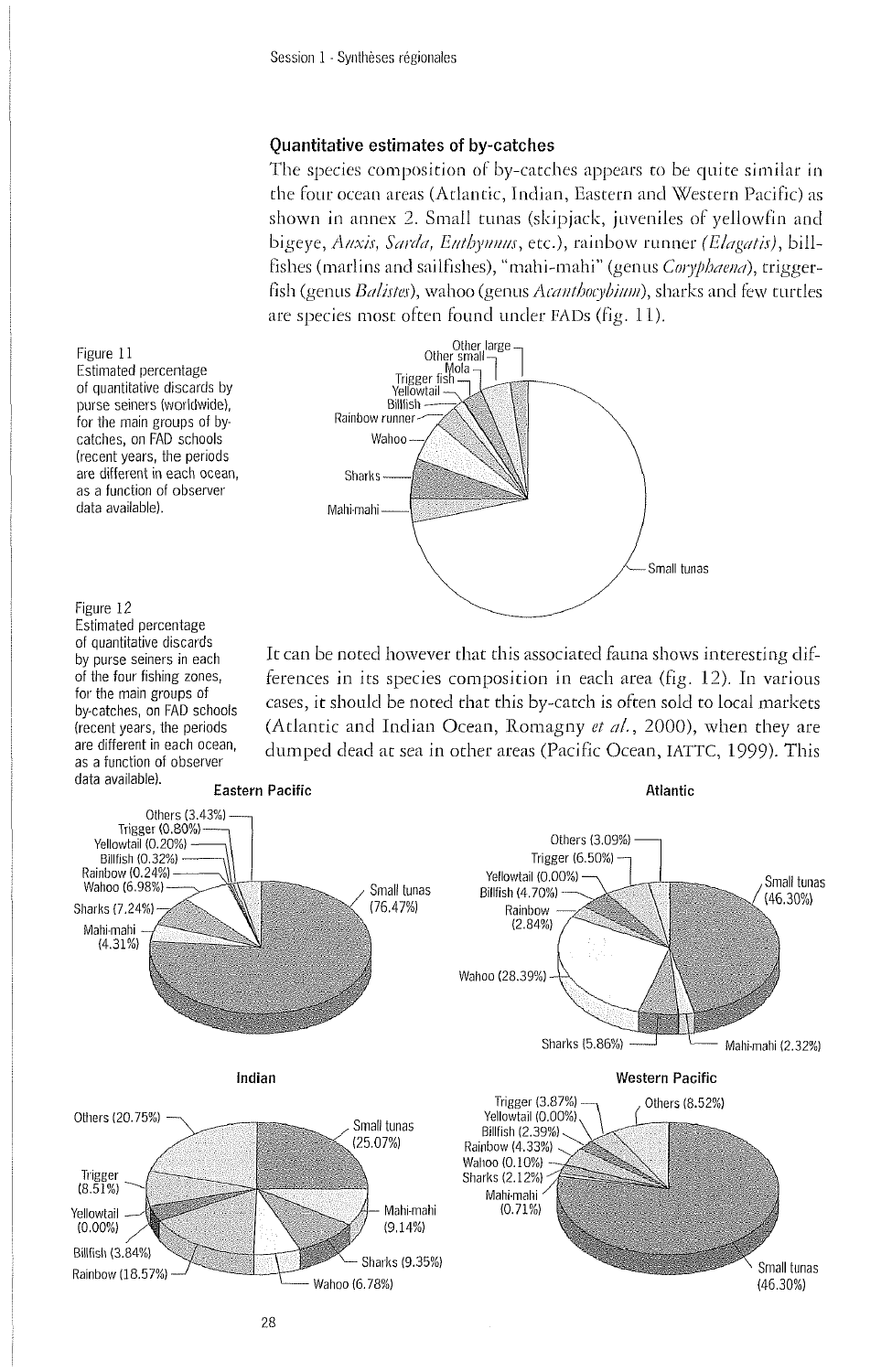variable local marker explains why discard races are quite variable between oceans.

The average amount of by-catches taken on FADs are quite significant (an average of about 10% of the world tuna catches on FADs by purse seiners, figure 13), but the total weight of these by-catches remains moderate (e.g. about 100,000 tons yearly worldwide, mostly small tunas, on a total landed tuna catch of about one million tons). This by-catch can be considered as being quite minor in comparison with the very large size of the equatorial pelagic *ecosystems,* the equatorial ecosystems (as proposed by Longhurst, 1998) covering approximately 77 million square kilometres (respectively 13, 21 and 43 million square kilometres for the Equatorial Atlantic, Indian and Pacific Oceans). This also can be considered as a minor by-catch, for instance compared with total discards of shrimp fisheries (using trawls) estimated at 9.5 million tons yearly by Alverson *eta/.,*  1994 (in a fishing area which is much smaller than the tuna fishing zone).





As a consequence of this quite low level of by-catches, there is probably still a low or moderate impact of FAD fisheries on the pelagic ecosystems taken as a whole. However, the potential negative impact of FAD catches on some specific group of fishes (or some sensitive species) should be well-monitored. For instance, a given sub-population of hammer-head sharks, turtle or "mahi-mahi" could suffer at a local level an excessive fishing mortality which may be dangerous, either for the local artisanal fishery or for a local sub-population (Cury & Anneville, 1998). These potential local problems should then be evaluated carefully, based on a permanent analysis of observer and artisanal fishery data.

Only well-planned *ad hoc* observer programmes do allow to estimate the species composition and quantities of FAD-associated by-catches. Observer data should then be collected routinely on all major purse seine fleets in order to monitor carefully these by-catches and to incorporate those observations in databases that could be accessed and used by interested scientists. However, it should be noted that, because of the spatial and temporal stability of the FAD-associatecl by-catches, a quite low rate of observers (for instance between 5 and 10%) can probably allow to estimate quite precisely the by-catches of most species by fleet and region.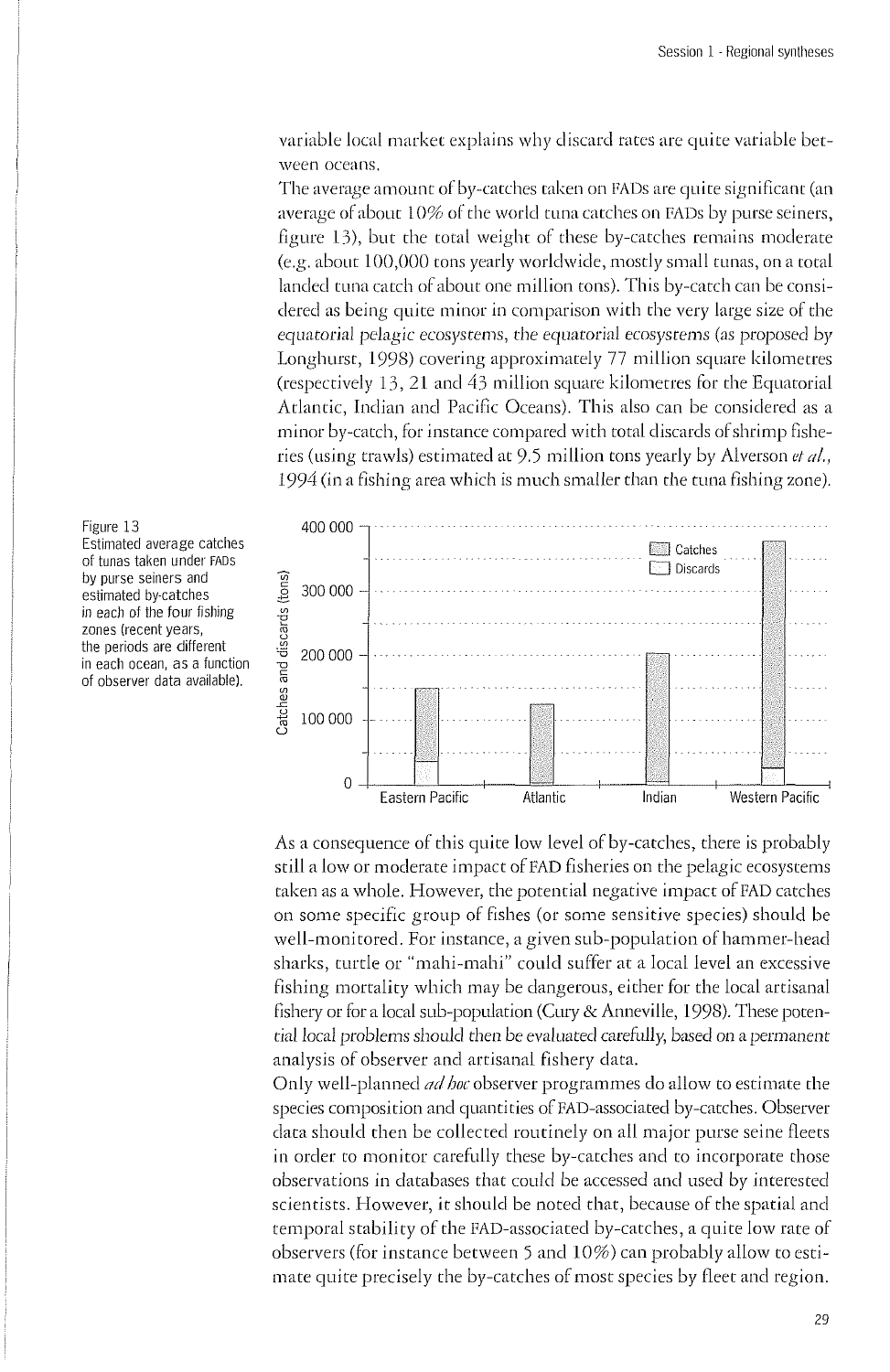This low race is probably valid at least when the observer data are wellstratifiecl and extrapolated using this stratification, in association with the log book information. Lennert from the IATTC and Fonteneau obtained this preliminary, but very interesting and quite logical conclusion with a bootstrap analysis conducted with the IATTC observer data (coverage rate of about 100%). This very interesting result still needs to be validated for each of the major species, and to be published.

#### **Management prospects of FAD fisheries**

In the present context of precautionary management of fisheries, there is now an increasing international pressure to reduce the use of FADs by purse seiners. This tendency is logical, even though the negative longterm effects of FADs on tuna stocks and their ecosystems are still widely hypothetical. This trend to reduce the use of FADs is primarily targeting a safer management and a better conservation of tuna stocks. Even the fishermen themselves are fully aware of the potential danger of an excessive use of FADs: the moratorium on the use of FADs in the Atlantic was an initiative taken by the European Union fishermen. However, very few practical ways have been presently identified to efficiently reduce the use of FADs by purse seiners, and this reduction will be a difficult challenge for the various tuna commissions and for the purse seine tuna industry.

Most reduction in the use of FADs would produce large losses of catches, especially skipjack, but also of bigeye and yellowfin as well of nontuna by-catches (which are becoming very interesting for many purse seiners in the Atlantic and in the Indian Ocean (Romagny et al., 2000). Various potential measures are now studied by tuna commissions and tuna boat owner associations in order to reduce FAD fisheries, such as:

• A ban of the supply vessels (already done by the IATTC);

8 Limiting the numbers of FADs deployed (as the present number of FADs used is still poorly estimated, this scheme may be unrealistic);

8 Limiting the sizes of nets under FADs (such measure was envisaged by the IATTC, but it will be difficult to control and its potential effects are still unknown);

8 Limiting the electronics used on FADs (again difficult to manage);

8 Implementing catch quotas of small tunas taken on FADs (observers are needed on every purse seiner);

9 Implementing Moratorium of FADs in well-selected strata (primarily strata with large catches of tunas on FADs), such as the management measure applied in the Atlantic since 1997 (observers are also needed, and the negative intrinsic effects of FADs may remain);

• Complete area closure (will be easy to manage when all boats will carry vessel monitoring system devices).

Most fishermen, scientists and fishery managers agree that the use of FADs should be limited at reasonable levels and closely monitored. One logical conclusion would be for instance that the use of FADs should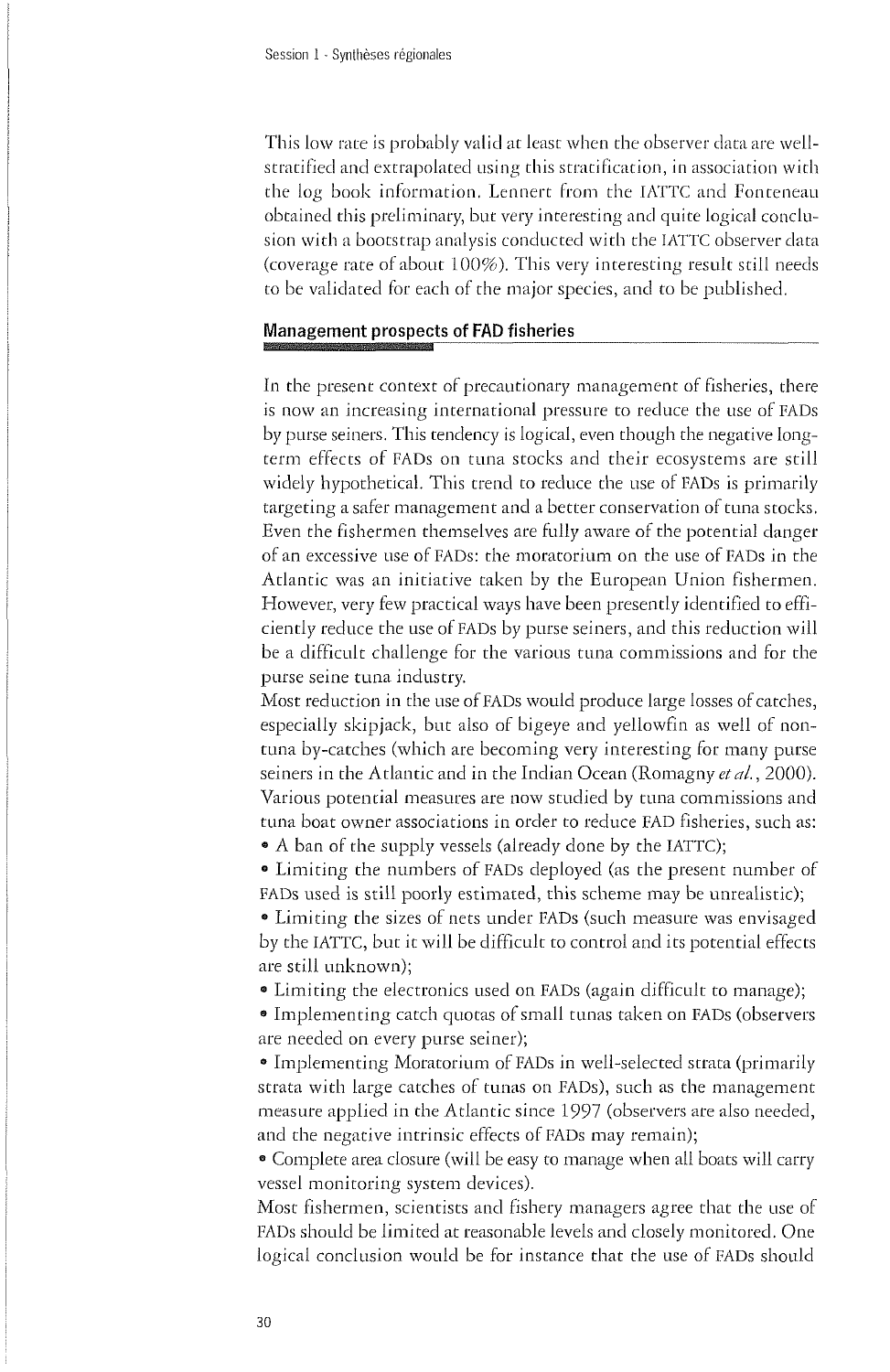have been permitted to increase more slowly, allowing scientists to evaluate empirically their risks. There are presently multiple uncertainties and difficulties, practical and political, to choose and to implement the management measures on FADs which would limit their negative impact, still allowing to catch large quantities of skipjack tunas, and of large yellowfin and bigeye.

# **Conclusion: drifting FADs and purse seine fisheries**

This synthesis upon purse seine fisheries operating worldwide on FADs demonstrates the major importance of this fishing mode developed during the last ten years. This overview shows well the great similarities between the various FAD fisheries that are active worldwide:

- similar importance in terms of percentages of tunas caught on FADs; - similar trends in their development during recent years;

- similar species composition and sizes of tuna taken under FADs;

- similar by-catches of associated fauna (in terms of their quantities and species composition).

It is also clear that the massive development of the FAD fisheries is presently introducing major uncertainties in most stock assessment studies done on tropical tunas. It is also raising serious potential problems concerning the conservation of tuna stocks, primarily bigeye tunas, but also skipjack in some areas. Many serious uncertainties also remain concerning the long-term effects of this recent development. There are first serious reasons to consider that this new fishing technique may have strong negative impact on the yield per recruit of some species (primarily bigeye, and to a lesser degree other species such as yellowfin). There is also serious concerns that an excessive use of FADs and an excessive catch of juveniles may produce at a longer term (for instance within 10 years or more) a dangerous decrease of tuna spawning stocks which could lead later to recruitment overfishing. This would be a critical situation, never observed until now for tropical tunas, which could reduce fishing activities at very low levels and during quite long periods. Furthermore, there is also serious concerns that the large numbers of FAD seeded may modify the biological characteristics of tuna species (changing their movement patterns, natural mortality and growth), independently of the level of tuna catches. The significant accidental mortality of bycatches species in most FAD sets can also be a legitimate source of worry, even though the total weight of these discards can be considered as quite low in comparison of the very large biomass of the oceanic ecosystems exploited by purse seiners. In the new context of precautionary management of exploited resources, the conclusion most often reached by fishermen, scientists and tuna commissions is that the use of FADs should be limited and controlled at reasonable and moderate levels, even though their real danger cannot yet be fully evaluated. This controlled activity would allow a sustainable exploitation of each targeted species (yellowfin, skipjack and bigeye) and would not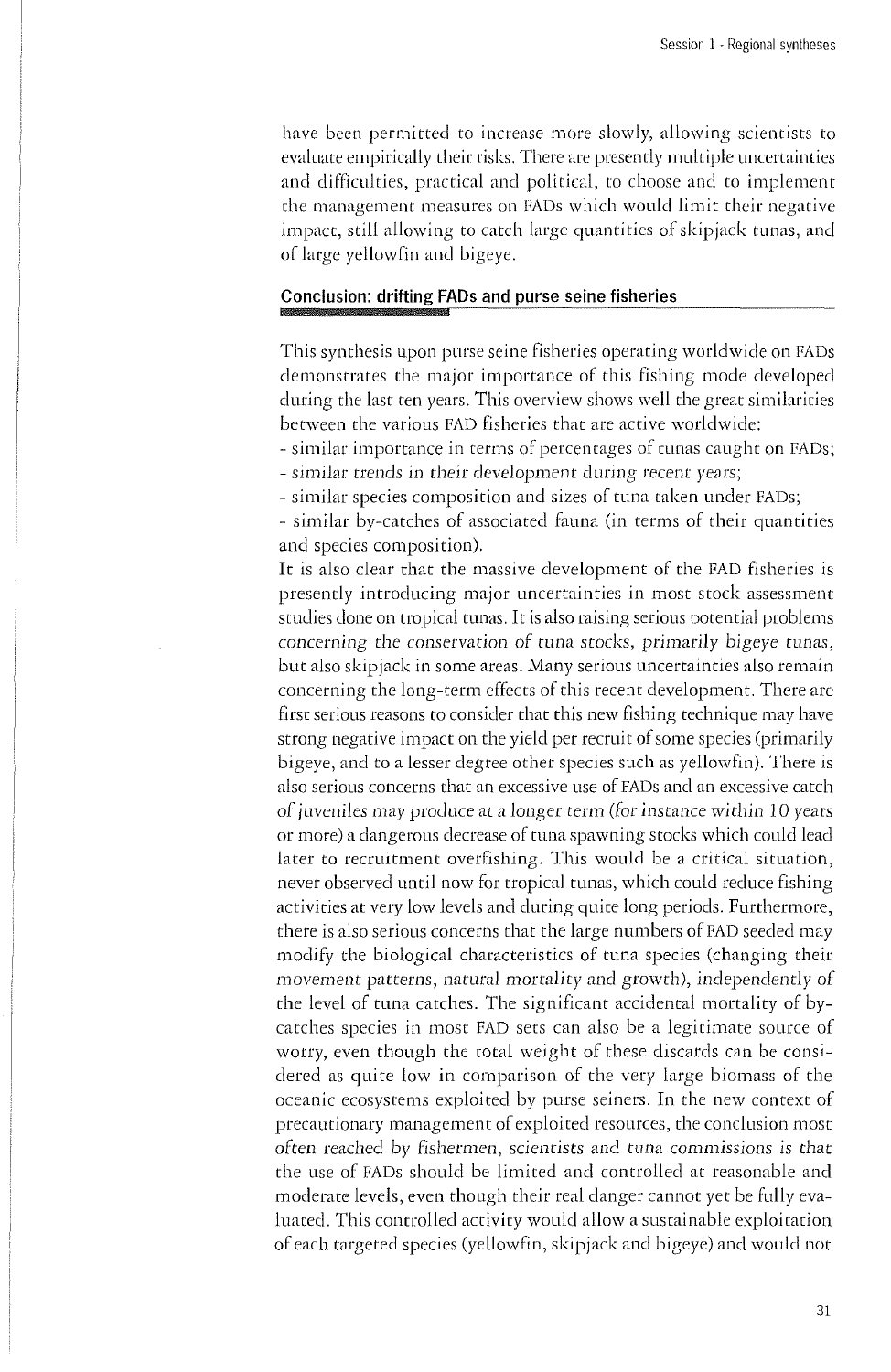hamper the ecological equilibrium in the pelagic areas. Various actions have been already taken to limit the use of FADs or to reduce their efficiency, but there is no clear and optimal solution among the various management options that are presently taken or envisaged. In the new context of the precautionary approach applied to the management of fisheries, this limitation of FAD use by purse seiners should be an urgent goal, even though the real risks remain still quite uncertain.

A clear and firm conclusion from this study is that the problems of FADs, both scientific and management ones, should preferably be tackled at a worldwide scale. This recommendation is a logical one, taking into account the great similarities between tuna species, tuna fisheries and FAD trends worldwide. This international cooperation should lead urgently to an *ad hoc* world research programmes on FAD fisheries. This research should take into consideration, not only the drifting FAD fisheries, but also the combined rational use of drifting and anchored FADs, and the potential interaction between the two fisheries. This active international research should be based for instance on a very active cooperation between the tuna commissions (which has never been well developed in the past). The FAO and its Fishery department should preferably play an active role in this plan leading to a more sustainable exploitation of world tuna resources.

#### Acknowledgments

An active cooperation with technicians and scientists from various Indian Ocean and Atlantic countries has been developed and has allowed obtaining very consistent databases concerning FAD catches in these two oceans. Each and all of them should be thanked for their active and efficient work, and for the very good databases upon FADs that they have submitted to the ICCAT and IOTC. In the Eastern Pacific, fishery data were kindly provided by the IATTC staff, and it is our pleasure to thank the IATTC staff for its full and permanent cooperation. In the Western Pacific, data were kindly provided by the SPC staff and by Gary Sakagawa (NMFS, San Diego). We give our sincere acknowledgment to both.

The first manuscript of this text has received extensive corrections, clarification and improvement following the criticism and counter proposals of the three anonymous referees. We want to thank them anonymously for their time and energy spent on this manuscript.

#### **Bibliographic references**

- Allendorf F., Ryman N., Utter F., 1986. Genetics and fishery management: past, present and future. *In:* Population Genetics and Fishery Management. Rymans N. & Utter F. (eds), Univ. of Washington Press, 1-19.
- Alverson D.L., Freeberg M.H. , Murawski S.A., Pope J.G., 1994. A global assessment of fisheries by-catch and discards. FAO Fish. Tech. Pap., 339, 233 p.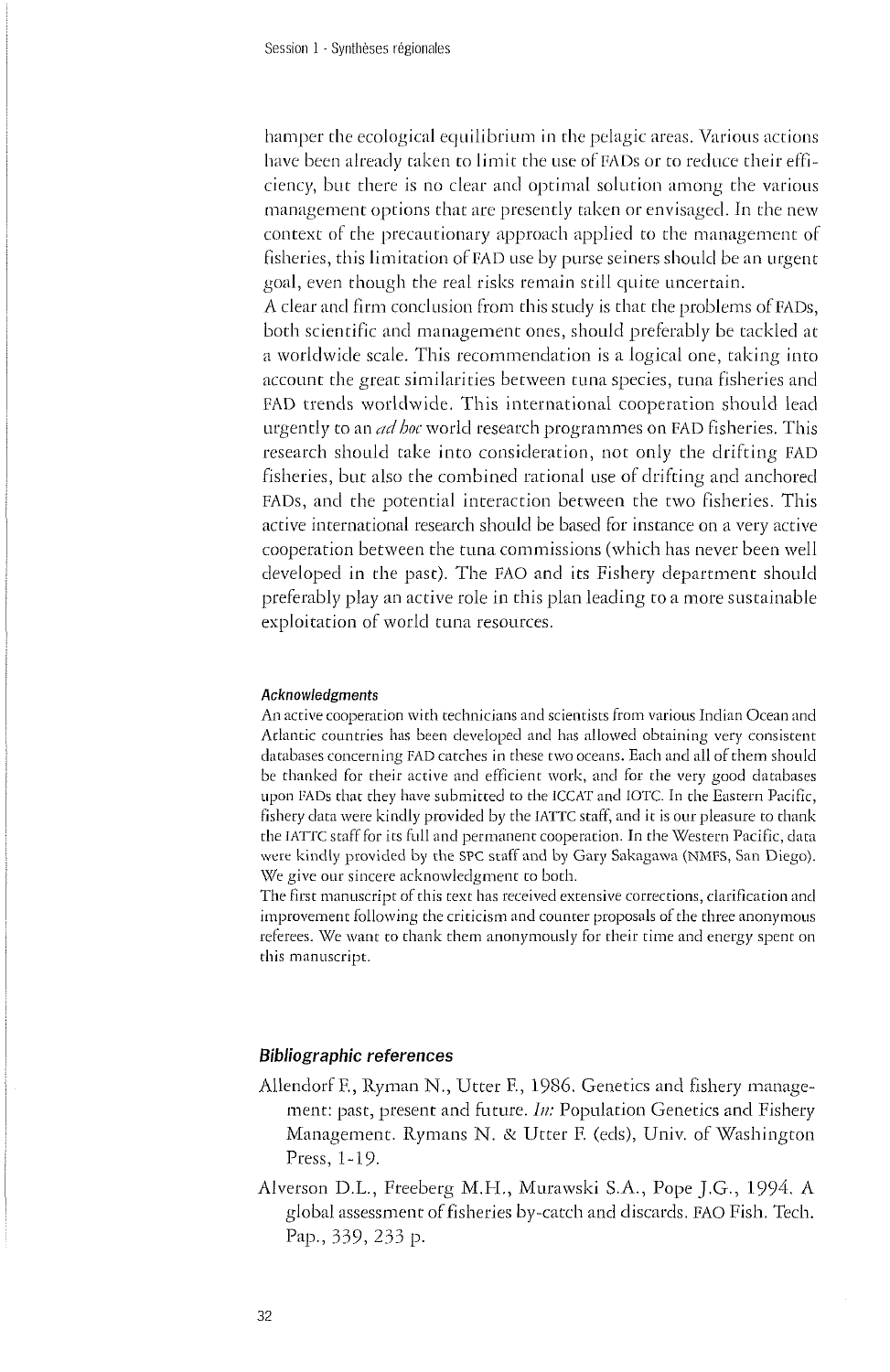- Ariz J., Delgado de Molina A., Delgado de Molina R., Pallarés P., Santana J.C., 1999. Resultados de la explotacion de Ios cardumenes de tunidos asociados a un dispositivo agregador de peces, mediante diez pescas consecutivas. Doc. ICCAT/SCRS, 99/63, submitted for publication in the Reel. Doc. Sci. ICCAT.
- Bailey K., Williams P.G., Itano D., 1996. By-catch and discards in Western Pacific tuna fisheries: a review of SPC data holdings and literature. SPC Oceanic Fish. Progr., Tech. Rep., 34.
- Cury P., Anneville O., 1998. Fisheries resources as diminishing assets: marine diversity threatened by anecdotes. *In:* Global versus local changes in upwelling systems. Durand M.H. (ed.). IRD Éd., 537-548.
- Dingle H., 1996. Migration, the biology of life on the move. Oxford University Press, 474 p.
- Edwards E., Perkins P., 1997. Estimated tuna discard from dolphin school, and log sets in the Eastern Tropical Pacific Ocean, 1989- 1992. Fish. Bull., 96, 210-222.
- EAO, 1995. Precautionary approach to fisheries. FAO Fish. Tech. Pap., 350.
- FAO, 1996. Code of conduct for responsible fisheries. FAO Fish. Dep.
- Fonteneau A., 1992. Pêche thonière et objets flottants : situation mondiale et perspectives. Relatorio 12a, Semana das Pescas dos Açores, Relatorio 1992, 83-110.
- Fonteneau A., 1997. Atlas of tropical tuna fisheries: world catches and environment. Orstom Editions, 191p.
- Fréon P., Misund O., 1998. Dynamics of pelagic fishes, distribution and behaviour. Effect on fisheries and stock assessment. Fishing News Books, 348 p.
- Gaertner D., Sacchi J., 1999. Observations sur l'évolution de la dimension des sennes utilisées par la flottille française de senneurs tropicaux opérant dans l'océan Atlantique. Doc. ICCAT/SCRS, 99/81. Reel. Doc. Sci. ICCAT, 8 p.
- Hampton J., Fournier D., 1999. Updated analysis of yellowfin tuna catch, effort, size and tagging data using an integrated, lengthbased, age-structurecl model. 12th SCTB, Tahiti, 16-23 June 1999- SPC, Noumea, WP YFT-1, 19.
- Hampton J., 1999 (in Bertignac, 1999). Estimating some potential interactions between fleets in the tuna fisheries of the Western and Central Pacific using a multi-gear, multi-species and age-structured simulation model: a preliminary account. 12th SCTB, Tahiti, 16- 23 June 1999. SPC, Noumea, WP RG-1, 21.
- IATTC, 1999. Proceedings of the international workshop on the ecology and fisheries for tunas associated with floating objects. Spec. Rep. I-ATTC, 11, 480 p.
- IATTC, 1999. Annual report of the Inter-American Tropical Tuna Commission 1997.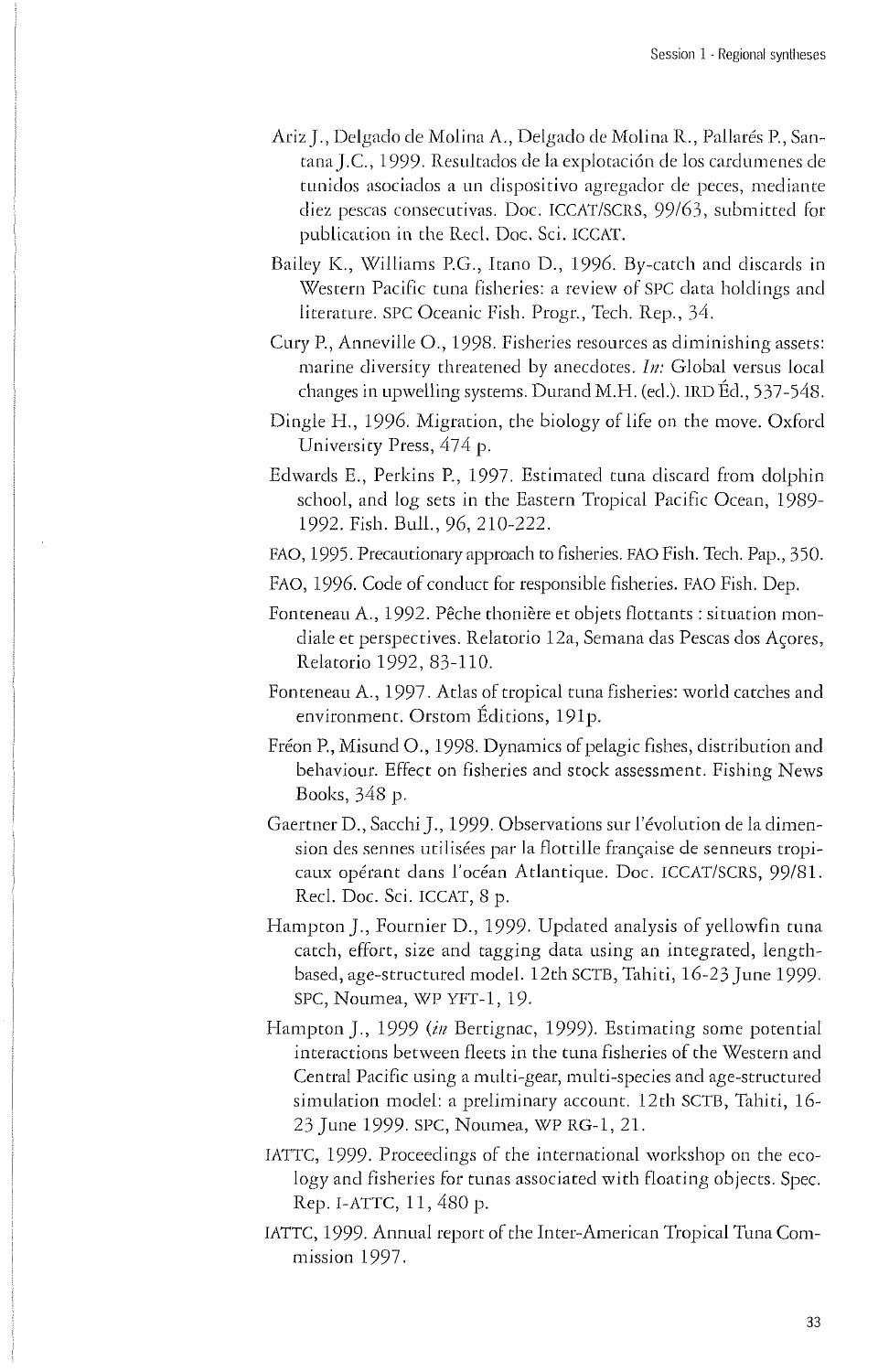- IATTC, 1999- SCRS report. *In:* Report of the biennial period 1998- 1999, vol. 1.
- Longhurst A, 1998. Ecological geography of the sea. Academic Press, 398 p.
- Marsac E, Cayré R, 1998. Telemetry applied to behaviour analysis of yellowfin tuna *(Thunnus albacares)* movements in a network of Fish Aggregating Devices. Hydrobiologia, 371/372, 155-171.
- Marsac F., Fonteneau A., Ménard F., 2000. Drifting FADs used in tuna fisheries : an ecological trap? *In:* Pêche thonière et dispositifs de concentration de poissons. Le Gall J.-Y., Cayré P., Taquet M. (ecls). Éd. Ifremer, Actes Colloq., 28, 537-552.
- Ménard F., Fonteneau A., Gaertner D., Nordstrom V., Stequert B., Marchai E., 2000. Exploitation of small tunas by a FAD purse seine fishery and their feeding ecology in a peculiar ecosystem of the Eastern Tropical Atlantic. ICES J. Mar. Sci. (in press).
- Romagny B., Ménard F., Dewals P., Gaertner D., N'Goran N., 2000. Le « faux-poisson » d'Abidjan et la pêche sous DCP dérivants dans l'Atlantique tropical Est : circuit de commercialisation et rôle socioéconomique. *In:* Pêche thonière et dispositifs de concentration de poissons. Le Gall J.-Y., Cayré P., Taquet M. (eds). Éd. Ifremer, Actes Colloq., 28, 634-652.
- Shomura R.S., Majkowski J., Harman R. (eds), 1996. Status of interactions of Pacific tuna fisheries in 1995. FAO Fish. Tech. Pap., 365, 612 p.
- Sibisopere M., 2000.The significant contribution of FADs to Solomon Taiyo Limited's fishing operations. *In:* Pêche thonière et dispositifs de concentration de poissons. Le Gall J.-Y., Cayré P., Taquet M. (ecls). Éd. Ifremer, Actes Colloq., 28, 653-662.
- Smith P.J., Francis R.I.C.C., McVeagh M., 1991. Loss of genetic diversity due to fishing pressure. Fish. Res., 10, 309-316.
- Stretta J.M., Delago de Molina A., Ariz J., Domalain G., Santana J.C., 1996. Les espèces associées aux pêches thonières tropicales. Rapport Orstom/IEO, BIOECO/93/05.
- Yano K., 1991. An interim analysis of the data on tuna tagging collected by R/V *Nippon Maru* in the Indian Ocean, 1980-1990. IPTP Collect. Vol. Work. Doc., 107-124.